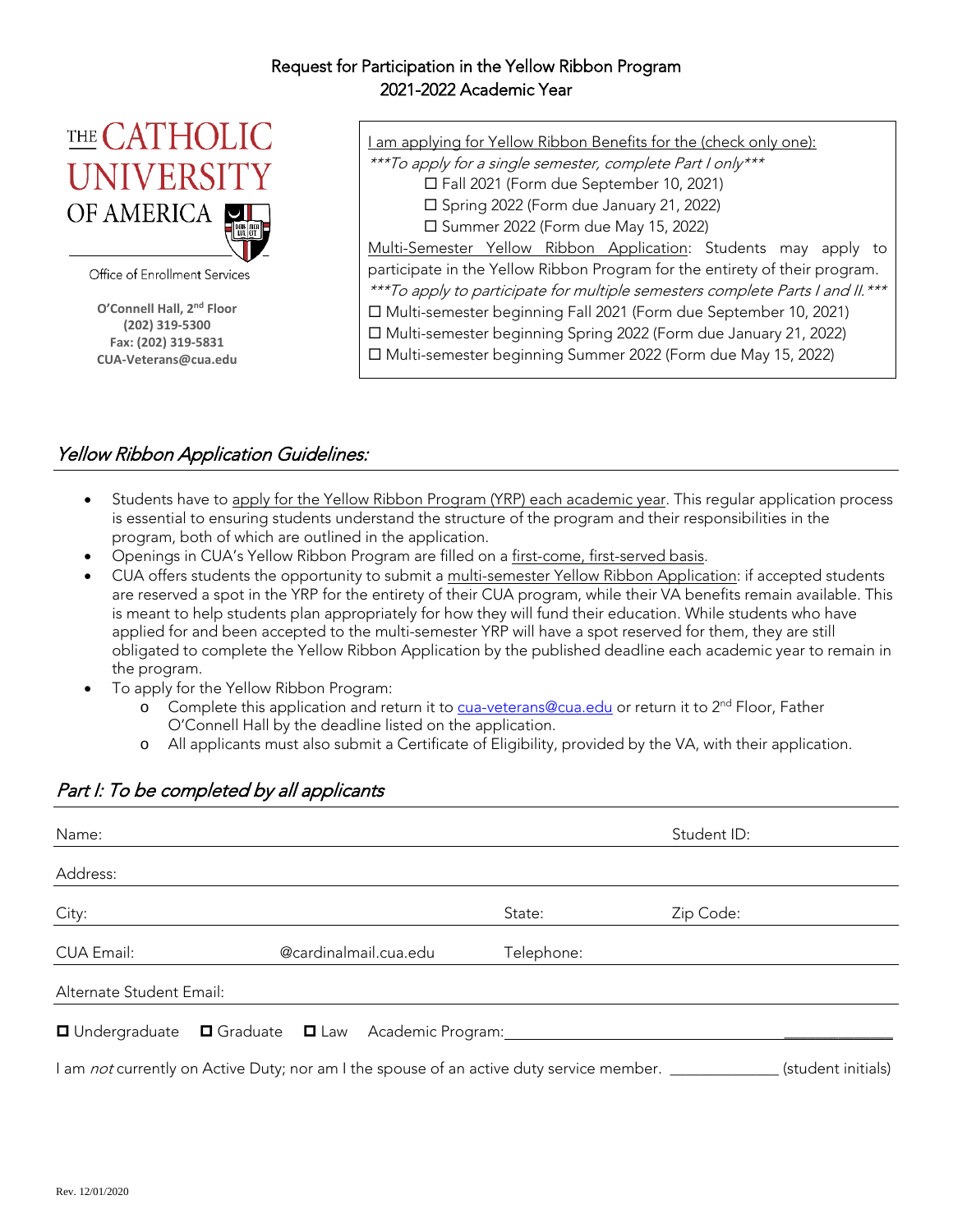# Statement of Understanding

- I have applied for the Post 9/11 GI Bill and believe that I am 100% eligible. I understand that the Department of Veteran Affairs formally establishes eligibility for the Post 9/11 GI Bill's Yellow Ribbon Program and that this Request for Participation is contingent upon Department of Veteran Affairs' approval for such benefits.
- I certify that I have applied to the Department of Veteran Affairs for my Certificate of Eligibility and understand that my participation in CUA's Yellow Ribbon Program is contingent upon submittal of my Certificate of Eligibility to the Office of Enrollment Services.
- I understand that all Veterans Educational benefits are administered by the Department of Veterans Affairs. Any questions, concerns, or inquiries about my eligibility for educational, housing, book or other benefits should be directed to the Department of Veterans Affairs.
- I understand that Yellow Ribbon Program funds are distributed on a first-come, first-served basis, measured from the date this Request for Participation form is received, and that submission of this form does not guarantee my admittance to CUA's Yellow Ribbon Program.
- I certify that I am currently or will be enrolled as a degree seeking CUA student during the academic semester for which I am requesting participation in the Yellow Ribbon Program.
- I understand the Office of Enrollment Services will determine Yellow Ribbon program eligibility based on academic program. Actual benefit eligibility will be credited to my student account directly in the form of a tuition and fee waiver after all VA payments have been received for that semester, likely at the end of the semester.
- I understand that my participation in the Yellow Ribbon Program is contingent on the continuation of my VA educational benefits. If my benefits expire prior to the conclusion of the semester, I will not be eligible to participate in the Yellow Ribbon Program.
- I understand that CUA will match the VA's Yellow Ribbon contribution dollar-for-dollar, CUA is unable to provide any Yellow Ribbon waiver in amounts other than provided by the VA.
- I understand my financial responsibilities (as outlined in CUA'[s Statement of Financial Responsibility\)](https://enrollment-services.catholic.edu/billing/statement-of-financial-responsibility/index.html) while utilizing VA benefits. If I have charges above and beyond those covered by my VA benefits I will pay for those charges in accordance with the posted deadlines on the **Enrollment Services website**. Both links can be accessed at [https://enrollment-services.catholic.edu](https://enrollment-services.catholic.edu/)
- I understand that CUA's participation in the Yellow Ribbon Program is determined annually and is not guaranteed from one academic year to the next.
- I understand that CUA will discontinue its contributions to the Yellow Ribbon Program if I am not in good academic or financial standing.
- I understand that my eligibility for CUA Yellow Ribbon benefits requires me to maintain continuous enrollment; CUA will not hold my spot in the program if I am required to apply for readmission to CUA.
- I understand that I may not receive a Yellow Ribbon Tuition Waiver in conjunction with any other institutional scholarship(s), grant(s), tuition waiver(s) or endowment(s). I further understand that the total dollar amount of my Post 9/11, VA Yellow Ribbon and CUA Yellow Ribbon benefit contributions cannot exceed my tuition charges.
- I understand that I must reapply for participation in this program each semester.
- The information I submit on this form is true and correct to the best of my knowledge.

Student Signature: Date: Date: Date: Date: Date: Date: Date: Date: Date: Date: Date: Date: Date: Date: Date: D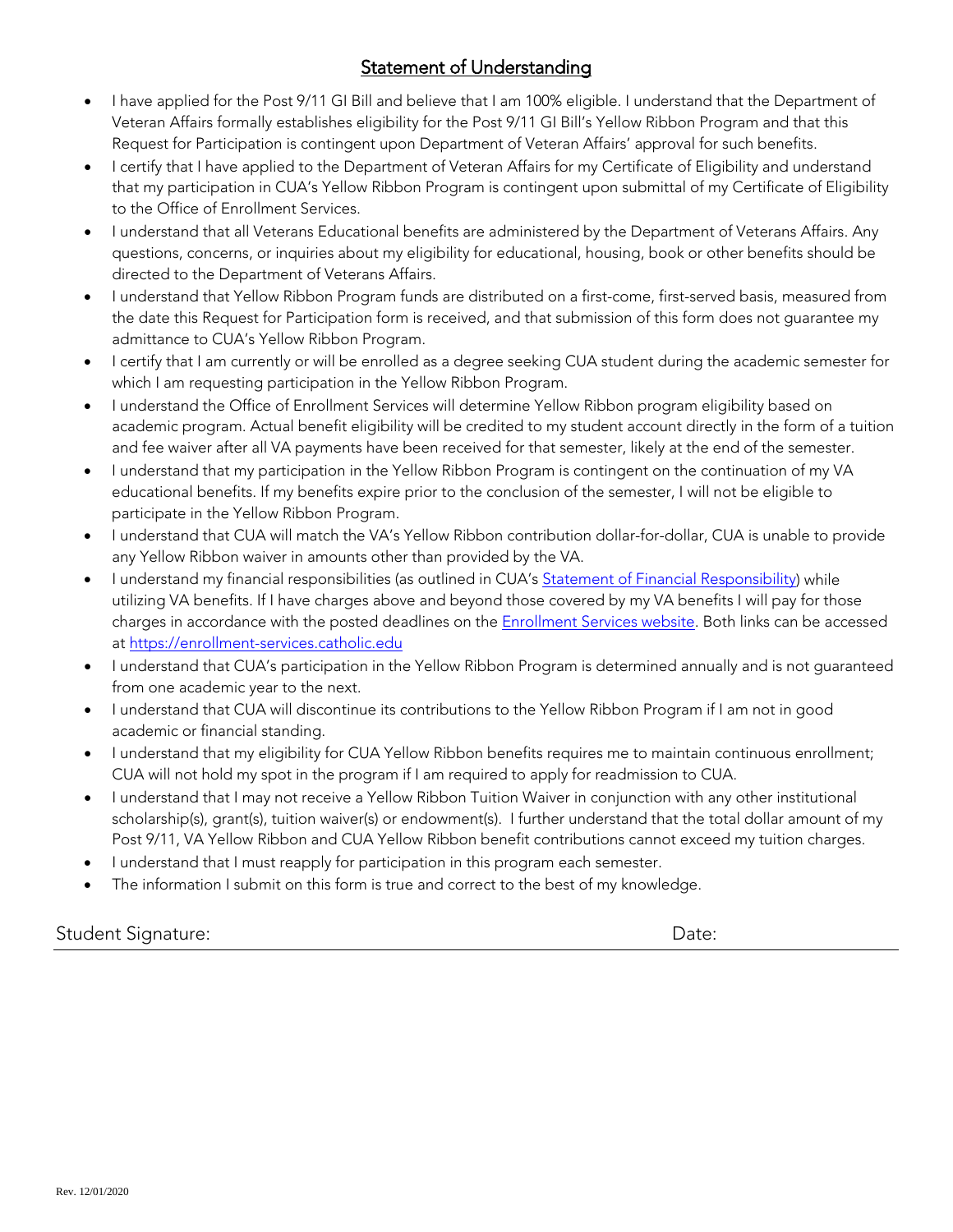Students may apply to participate in the Yellow Ribbon Program for the entirety of their program of study at the university. This allows students to apply for participation over multiple semesters. The aim of this initiative is to assist students in arranging educational funding for their entire degree program, and to allow Enrollment Services to process student certification to the VA in a more-timely manner.

To apply for this initiative please complete the below information and read the additional statements of understanding.

#### Anticipated graduation term (month & year) \_\_\_\_

Please note your anticipated graduation term for your current program of study. This will be used as your exit date from the Yellow Ribbon Program. Please note that you may request an extension in the program if your anticipated graduation term changes.

- I have applied for the Post 9/11 GI Bill and believe that I am 100% eligible. I understand that the Department of Veteran Affairs formally establishes eligibility for the Post 9/11 GI Bill's Yellow Ribbon Program and that this Request for Participation is contingent upon Department of Veteran Affairs' approval for such benefits.
- I certify that I have applied to the Department of Veteran Affairs for my Certificate of Eligibility and understand that my participation in CUA's Yellow Ribbon Program is contingent upon submittal of my Certificate of Eligibility to the Office of Enrollment Services.
- I understand that all Veterans Educational benefits are administered by the Department of Veterans Affairs. Any questions, concerns, or inquiries about my eligibility for educational, housing, book or other benefits should be directed to the Department of Veterans Affairs.
- I understand that Yellow Ribbon Program funds are distributed on a first-come, first-served basis, measured from the date this Request for Participation form is received, and that submission of this form does not guarantee my admittance to CUA's Yellow Ribbon Program.
- I certify that I am currently or will be enrolled as a degree seeking CUA student during the academic semester for which I am requesting participation in the Yellow Ribbon Program.
- I understand the Office of Enrollment Services will determine Yellow Ribbon program eligibility based on academic program. Actual benefit eligibility will be credited to my student account directly in the form of a tuition and fee waiver after all VA payments have been received for that semester, likely at the end of the semester.
- I understand that my participation in the Yellow Ribbon Program is contingent on the continuation of my VA educational benefits. If my benefits expire prior to the conclusion of the semester, I will not be eligible to participate in the Yellow Ribbon Program.
- I understand that CUA will match the VA's Yellow Ribbon contribution dollar-for-dollar, CUA is unable to provide any Yellow Ribbon waiver in amounts other than provided by the VA.
- I understand my financial responsibilities (as outlined in [CUA's Statement of Financial Responsibility\)](http://enrollmentservices.cua.edu/Student-Financial-Information/statement-of-financial-responsibility.cfm) while utilizing VA benefits. If I have charges above and beyond those covered by my VA benefits I will pay for those charges in accordance with the posted deadlines on the **Enrollment Services website**. Both links can be accessed at [https://enrollment-services.catholic.edu](https://enrollment-services.catholic.edu/)
- I understand that CUA's participation in the Yellow Ribbon Program is determined annually and is not guaranteed from one academic year to the next.
- I understand that CUA will discontinue its contributions to the Yellow Ribbon Program if I am not in good academic or financial standing.
- I understand that my eligibility for CUA Yellow Ribbon benefits requires me to maintain continuous enrollment; CUA will not hold my spot in the program if I am required to apply for readmission to CUA.
- I understand that I may not receive a Yellow Ribbon Tuition Waiver in conjunction with any other institutional scholarship(s), grant(s), tuition waiver(s) or endowment(s). I further understand that the total dollar amount of my Post 9/11, VA Yellow Ribbon and CUA Yellow Ribbon benefit contributions cannot exceed my tuition charges.
- By participating in the multi-semester Yellow Ribbon Agreement I understand that the office of Financial Aid will not consider me for any institutional scholarship(s), grant(s), tuition waiver(s) or endowment(s) during my participation period.